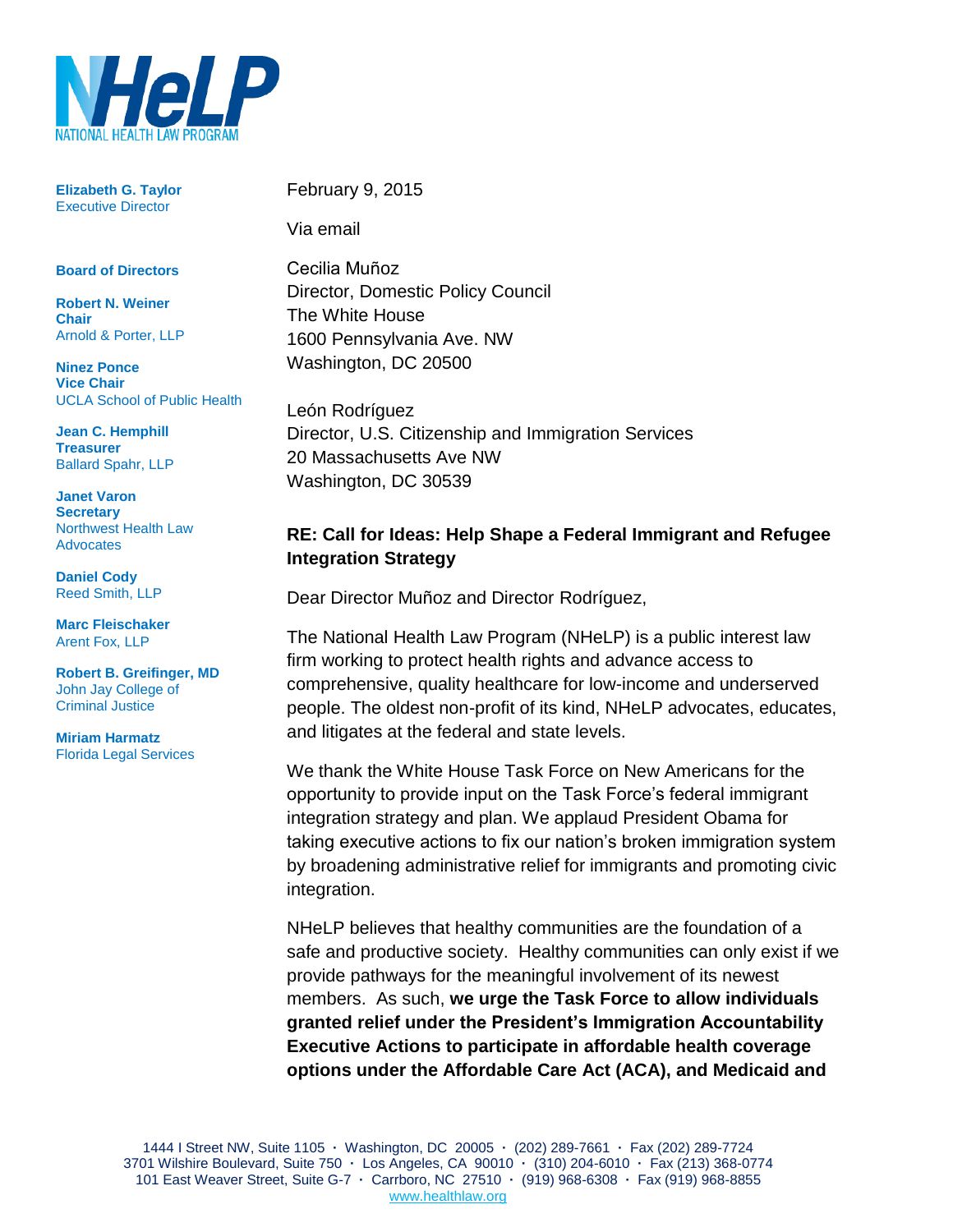## **the Children's Health Insurance Program (CHIP) in states that have taken up CHIPRA expanded coverage options.**

The Affordable Care Act has provided 9.5 million Americans with high-quality affordable health insurance coverage. Many of the new enrollees are lawfully present immigrants, which includes other individuals granted deferred action. Yet, two months after President Obama announced the Deferred Action for Childhood Arrivals (DACA) program in June 2012, the Department of Health and Human Services (DHHS) issued regulations and guidance excluding DACA grantees from affordable health insurance options that are available to other non-DACA individuals also granted deferred action.<sup>1</sup> Prior to August 2012, DACA recipients were eligible for the same health programs that are afforded to other lawfully present immigrants, including those with a similar form of deferred action. This exclusion has carried into the recently announced expanded DACA and Deferred Action for Parents of Americans and LPRs (DAPA) programs.

We believe the exclusion lacks policy justification and undermines the spirit and primary goal of the ACA, namely, expanding access to affordable health coverage for uninsured individuals. Excluding DACA and DAPA recipients from Medicaid, CHIP and the health insurance marketplaces will not eliminate their need for health care; it only shifts the cost burden of their care to health care providers and local and state governments, and in turn taxpayers. Restoring eligibility for DACA recipients, however, would mean allowing a population of generally younger, healthier individuals to pay for health insurance in the marketplaces, spread the risk across a larger pool of covered individuals, and thereby lower the cost of health care for everyone. Providing DACA and DAPA recipients with equitable health care access as other lawfully present immigrants will also reduce confusion for immigrant families seeking to enroll in health insurance marketplace plans, particularly those in mixed-status families.

Immigrants should be treated fairly by having access to the health programs their tax dollars support. As President Obama stated in his Presidential Memorandum establishing the Task Force, "Our success as a Nation of immigrants is rooted in our ongoing commitment to welcoming and integrating newcomers into the fabric of our country. It is important that we develop a Federal immigrant integration strategy that is innovative and competitive with those of other industrialized nations and supports mechanisms to ensure that our Nation's diverse people are contributing to society to their fullest potential." Allowing DACA and DAPA recipients to participate in the ACA's affordable coverage options, and Medicaid and CHIP at state option, is an essential tool to ensuring these hard-working immigrants are able optimize their full potential as new Americans.

 <sup>1</sup> See Center for Medicaid and CHIP Services, Letter to State Health Officials SHO# 12-002, August 28, 2012, an[d 75 FR 45029,](http://frwebgate.access.gpo.gov/cgi-bin/getpage.cgi?dbname=2010_register&position=all&page=45029) July 30, 2010, as amended at [77 FR 52616,](http://frwebgate.access.gpo.gov/cgi-bin/getpage.cgi?dbname=2012_register&position=all&page=52616) Aug. 30, 2012 excluding DACA recipients from the definition of "lawfully present".